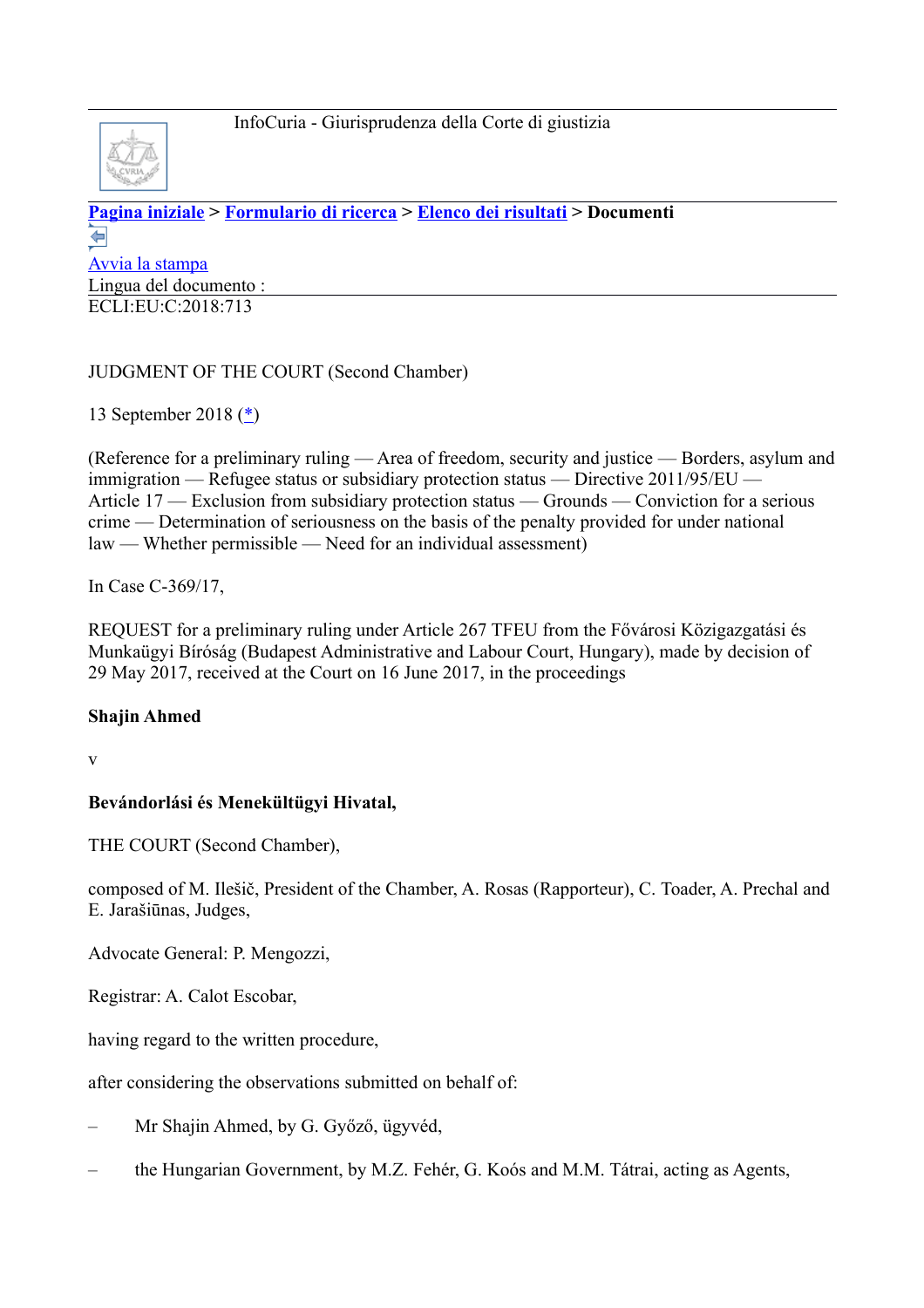- the Czech Government, by M. Smolek, J. Vláčil and A. Brabcová, acting as Agents,
- the French Government, by E. Armoët, E. de Moustier and D. Colas, acting as Agents,
- the Netherlands Government, by M.H.S. Gijzen and M.K. Bulterman, acting as Agents,
- the European Commission, by A. Tokár and M. Condou-Durande, acting as Agents,

having decided, after hearing the Advocate General, to proceed to judgment without an Opinion,

gives the following

## **Judgment**

1 This request for a preliminary ruling concerns the interpretation of Article 17(1)(b) of Directive 2011/95/EU of the European Parliament and of the Council of 13 December 2011 on standards for the qualification of third-country nationals or stateless persons as beneficiaries of international protection, for a uniform status for refugees or for persons eligible for subsidiary protection, and for the content of the protection granted (OJ 2011 L 337, p. 9).

2 The request has been made in the context of a dispute between Mr Shajin Ahmed, an Afghan national, and the Bevándorlási és Menekültügyi Hivatal (Immigration and Asylum Office, Hungary), formerly the Bevándorlási és Állampolgársági Hivatal (Immigration and Nationality Office, Hungary) ('the Office'), concerning the Office's refusal to grant Mr Ahmed's application for international protection.

# **Legal context**

## **International law**

3 The Convention relating to the Status of Refugees, signed in Geneva on 28 July 1951 (*United Nations Treaty Series*, Vol. 189, p. 150, No 2545 (1954)), entered into force on 22 April 1954. It was supplemented and amended by the Protocol relating to the Status of Refugees, concluded in New York on 31 January 1967, which itself entered into force on 4 October 1967 ('the Geneva Convention').

4 Article 1 of the Geneva Convention, following the definition, in section A, of the term 'refugee', states in section F:

'The provisions of this Convention shall not apply to any person with respect to whom there are serious reasons for considering that:

(a) he has committed a crime against peace, a war crime, or a crime against humanity, as defined in the international instruments drawn up to make provision in respect of such crimes;

(b) he has committed a serious non-political crime outside the country of refuge prior to his admission to that country as a refugee;

(c) he has been guilty of acts contrary to the purposes and principles of the United Nations.'

#### **EU law**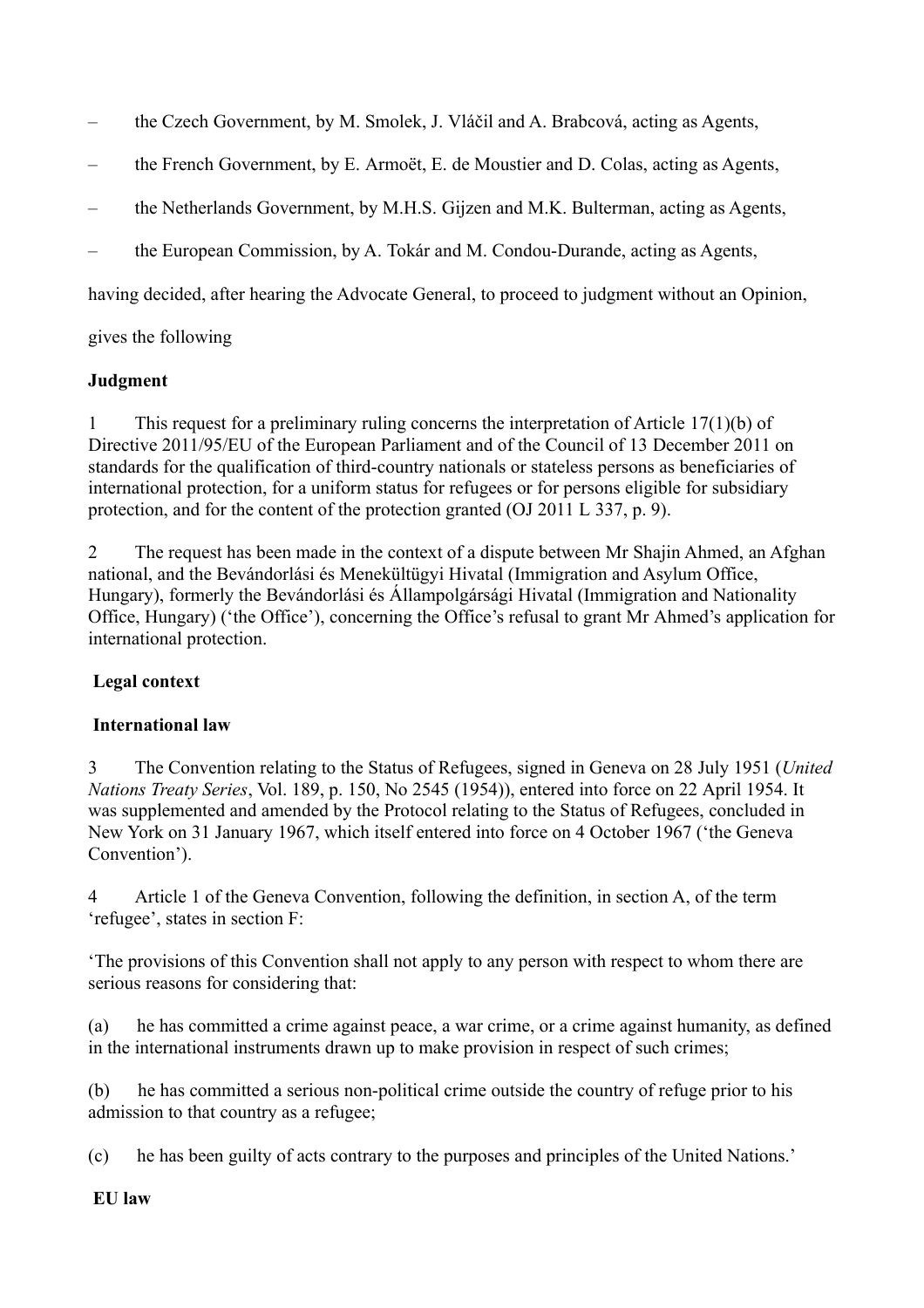5 Article 78(1) and (2) TFEU states:

'1. The [European] Union shall develop a common policy on asylum, subsidiary protection and temporary protection with a view to offering appropriate status to any third-country national requiring international protection and ensuring compliance with the principle of *non*-*refoulement*. This policy must be in accordance with the [Geneva Convention] and other relevant treaties.

2. For the purposes of paragraph 1, the European Parliament and the Council, acting in accordance with the ordinary legislative procedure, shall adopt measures for a common European asylum system comprising:

(a) a uniform status of asylum for nationals of third countries, valid throughout the Union;

(b) a uniform status of subsidiary protection for nationals of third countries who, without obtaining European asylum, are in need of international protection;

…'

6 Directive 2011/95, adopted on the basis of Article 78(2)(a) and (b) TFEU, repealed Council Directive 2004/83/EC of 29 April 2004 on minimum standards for the qualification and status of third country nationals or stateless persons as refugees or as persons who otherwise need international protection and the content of the protection granted (OJ 2004 L 304, p. 12).

7 Recitals 3, 4, 8, 9, 12, 23, 24, 33 and 39 of Directive 2011/95 are worded as follows:

'(3) The European Council at its special meeting in Tampere on 15 and 16 October 1999 agreed to work towards establishing a Common European Asylum System, based on the full and inclusive application of the Geneva Convention …

(4) The Geneva Convention … [provides] the cornerstone of the international legal regime for the protection of refugees.

…

(8) In the European Pact on Immigration and Asylum, adopted on 15 and 16 October 2008, the European Council noted that considerable disparities remain between one Member State and another concerning the grant of protection and the forms that protection takes and called for new initiatives to complete the establishment of a Common European Asylum System, provided for in the Hague Programme [adopted by the European Council on 4 November 2004 setting the objectives to be implemented in the area of freedom, security and justice in the period 2005-2010], and thus to offer a higher degree of protection.

(9) In the Stockholm Programme [adopted in 2010], the European Council reiterated its commitment to the objective of establishing a common area of protection and solidarity, based on a common asylum procedure and a uniform status, in accordance with Article 78 [TFEU], for those granted international protection, by 2012 at the latest.

…

(12) The main objective of this Directive is, on the one hand, to ensure that Member States apply common criteria for the identification of persons genuinely in need of international protection, and,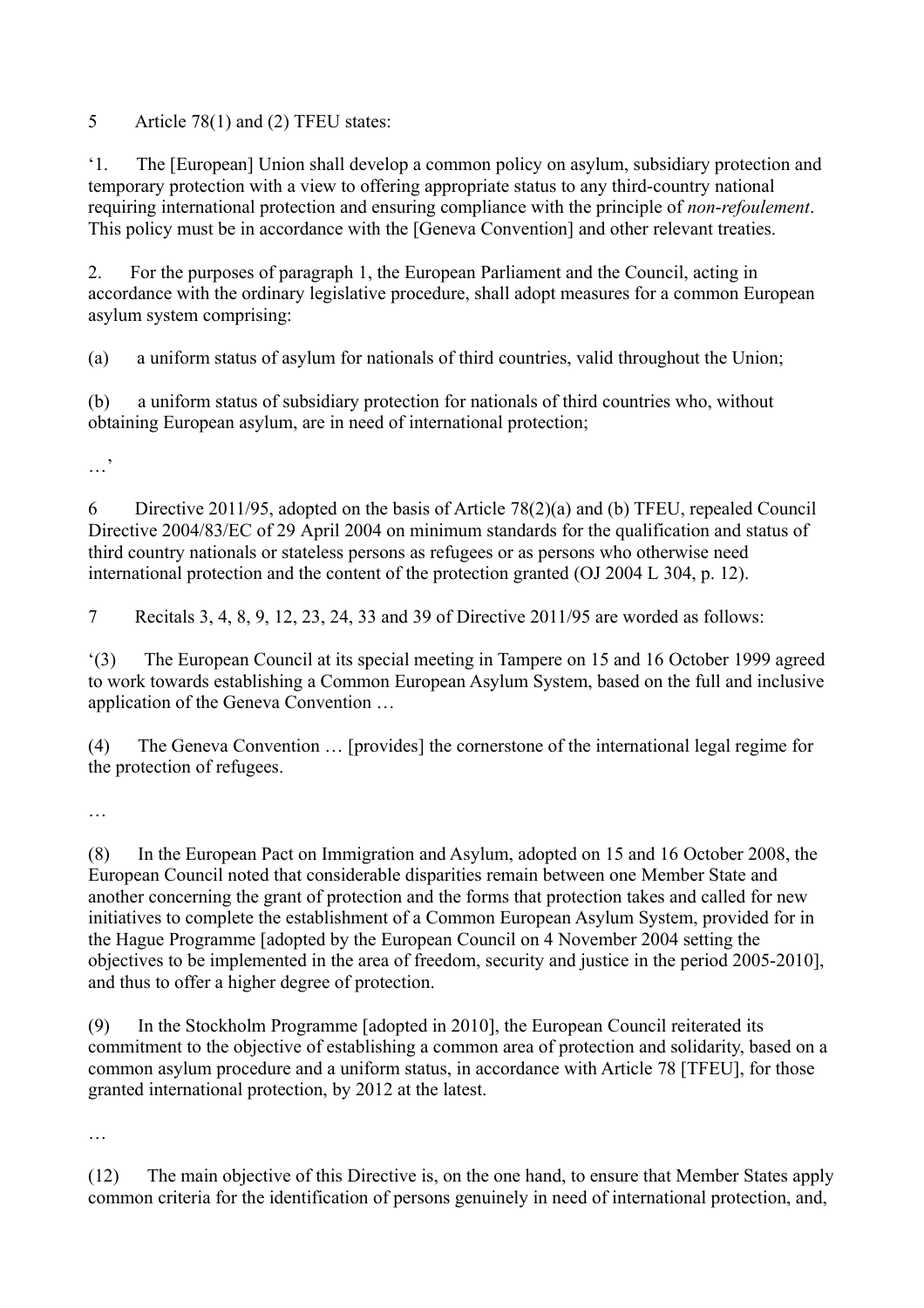on the other hand, to ensure that a minimum level of benefits is available for those persons in all Member States.

…

(23) Standards for the definition and content of refugee status should be laid down to guide the competent national bodies of Member States in the application of the Geneva Convention.

(24) It is necessary to introduce common criteria for recognising applicants for asylum as refugees within the meaning of Article 1 of the Geneva Convention.

…

(33) Standards for the definition and content of subsidiary protection status should also be laid down. Subsidiary protection should be complementary and additional to the refugee protection enshrined in the Geneva Convention.

…

(39) While responding to the call of the Stockholm Programme for the establishment of a uniform status for refugees or for persons eligible for subsidiary protection, and with the exception of derogations which are necessary and objectively justified, beneficiaries of subsidiary protection status should be granted the same rights and benefits as those enjoyed by refugees under this Directive, and should be subject to the same conditions of eligibility.'

8 Article 2 of Directive 2011/95 provides:

'For the purposes of this Directive the following definitions shall apply:

(a) "international protection" means refugee status and subsidiary protection status as defined in points (e) and  $(g)$ ;

…

(f) "person eligible for subsidiary protection" means a third-country national or a stateless person who does not qualify as a refugee but in respect of whom substantial grounds have been shown for believing that the person concerned, if returned to his or her country of origin, or in the case of a stateless person, to his or her country of former habitual residence, would face a real risk of suffering serious harm as defined in Article 15, and to whom Article 17(1) and (2) does not apply, and is unable, or, owing to such risk, unwilling to avail himself or herself of the protection of that country;

(g) "subsidiary protection status" means the recognition by a Member State of a third-country national or a stateless person as a person eligible for subsidiary protection;

…,

9 In Chapter III of Directive 2011/95, entitled 'Qualification for being a refugee', Article 12, entitled 'Exclusion', provides, in its paragraphs 2 and 3: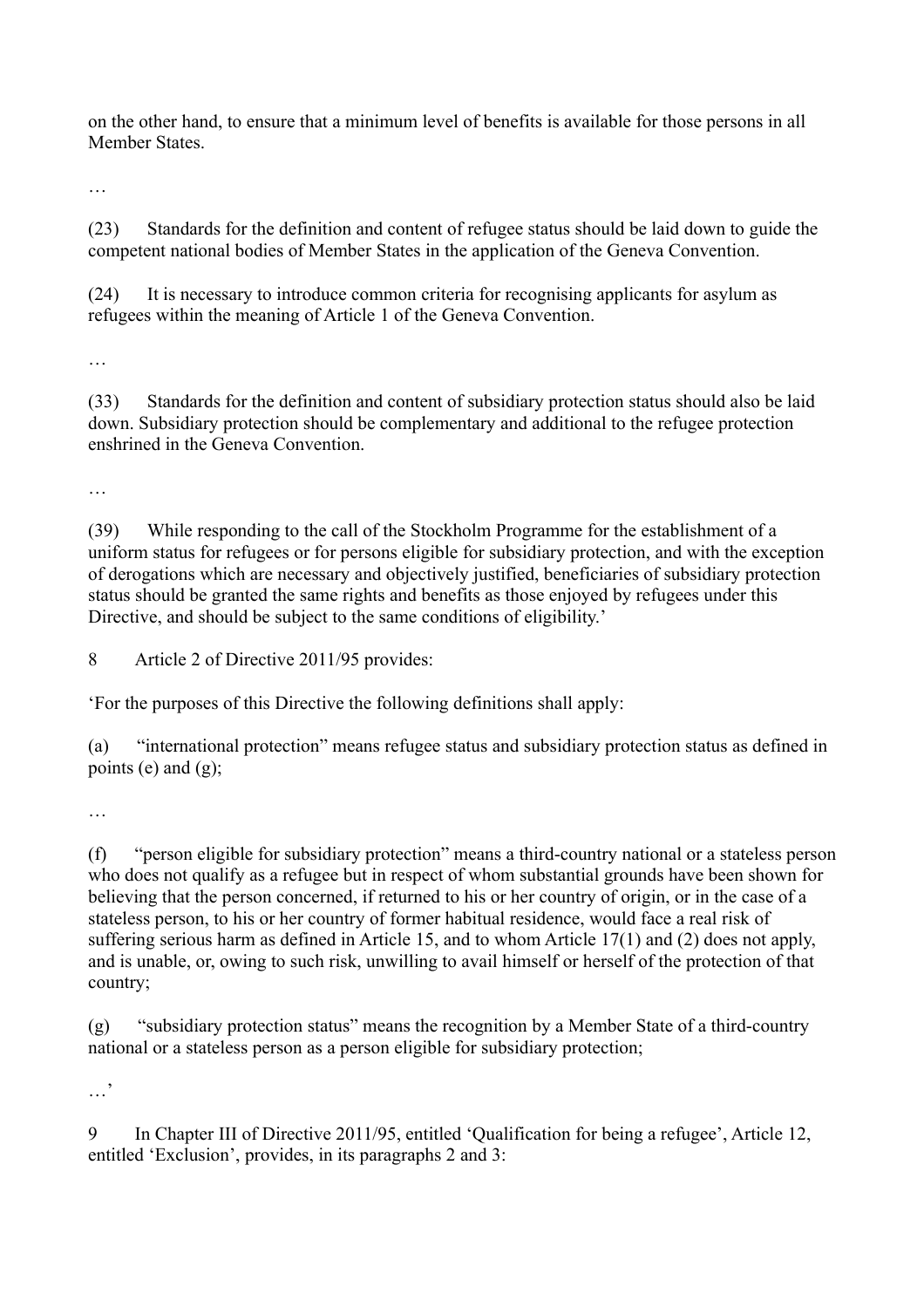'2. A third-country national or a stateless person is excluded from being a refugee where there are serious reasons for considering that:

(a) he or she has committed a crime against peace, a war crime, or a crime against humanity, as defined in the international instruments drawn up to make provision in respect of such crimes;

(a) he or she has committed a serious non-political crime outside the country of refuge prior to his or her admission as a refugee, which means the time of issuing a residence permit based on the granting of refugee status; particularly cruel actions, even if committed with an allegedly political objective, may be classified as serious non-political crimes;

(c) he or she has been guilty of acts contrary to the purposes and principles of the United Nations as set out in the Preamble and Articles 1 and 2 of the Charter of the United Nations [signed in San Francisco on 26 June 1945].

3. Paragraph 2 applies to persons who incite or otherwise participate in the commission of the crimes or acts mentioned therein.'

10 Under the title 'Revocation of, ending of or refusal to renew refugee status', Article 14 of Directive 2011/95, which features in Chapter IV, provides, in its paragraph 4:

'Member States may revoke, end or refuse to renew the status granted to a refugee by a governmental, administrative, judicial or quasi-judicial body, when:

(a) there are reasonable grounds for regarding him or her as a danger to the security of the Member State in which he or she is present;

(b) he or she, having been convicted by a final judgment of a particularly serious crime, constitutes a danger to the community of that Member State.'

11 Chapter V of Directive 2011/95, entitled 'Qualification for subsidiary protection', includes Article 17, entitled 'Exclusion', according to which:

'1. A third-country national or a stateless person is excluded from being eligible for subsidiary protection where there are serious reasons for considering that:

(a) he or she has committed a crime against peace, a war crime, or a crime against humanity, as defined in the international instruments drawn up to make provision in respect of such crimes;

(b) he or she has committed a serious crime;

(c) he or she has been guilty of acts contrary to the purposes and principles of the United Nations as set out in the Preamble and Articles 1 and 2 of the Charter of the United Nations;

(d) he or she constitutes a danger to the community or to the security of the Member State in which he or she is present.

2. Paragraph 1 applies to persons who incite or otherwise participate in the commission of the crimes or acts mentioned therein.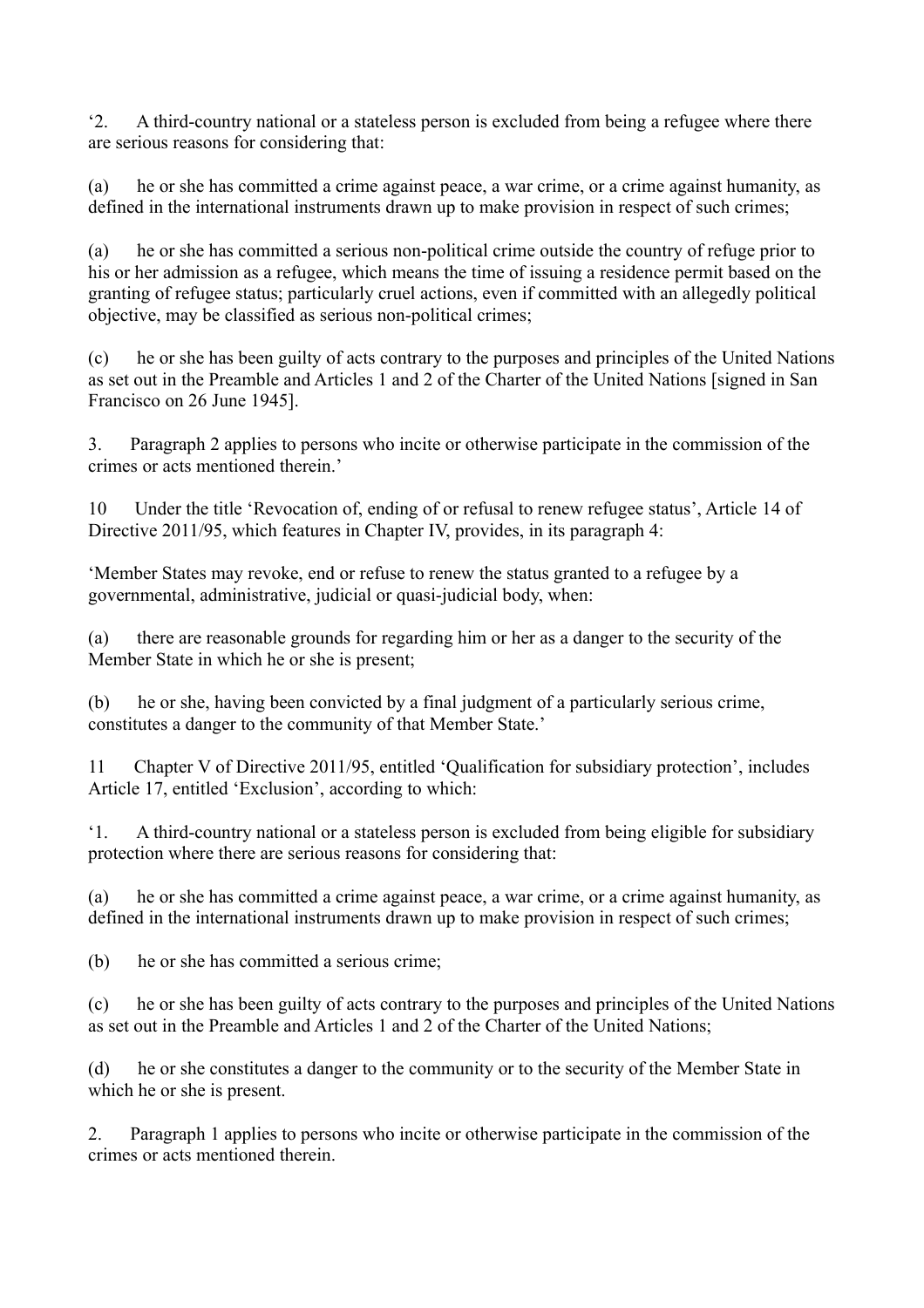3. Member States may exclude a third-country national or a stateless person from being eligible for subsidiary protection if he or she, prior to his or her admission to the Member State concerned, has committed one or more crimes outside the scope of paragraph 1 which would be punishable by imprisonment, had they been committed in the Member State concerned, and if he or she left his or her country of origin solely in order to avoid sanctions resulting from those crimes.'

# **Hungarian law**

12 Article 8 of the menedékjogról szóló 2007. évi LXXX. törvény (Law No LXXX of 2007 on the right to asylum) (*Magyar Közlöny* 2007/83; 'the Law on the right to asylum'), states the following:

'1. No foreign national to whom one of the grounds for exclusion set out in Article 1, section D, E or F of the Geneva Convention applies may be granted refugee status.

2. The term "serious non-political crime" within the meaning of Article 1(F)(b) of the Geneva Convention means any act in which — having regard to all the relevant circumstances, such as the purpose of the offence, its motive, the manner in which it was committed, the means used or envisaged — the criminal aspects of the offence prevail over its political aspects and for which, under Hungarian law, the penalty is a custodial sentence of five years or more.'

13 Article 11(3) of that law provides:

'The asylum authority shall revoke the granting of refugee status if the refugee has been definitively sentenced by a court for having committed a crime for which Hungarian law provides for a custodial sentence of five years or more.'

14 Article 15 of the Law on the right to asylum, which governs grounds for exclusion from subsidiary protection status, provides:

'Subsidiary protection status shall not be granted to a foreign national

(a) where there are serious reasons for considering that

(aa) he or she has committed a crime against peace, a war crime, or a crime against humanity, as defined in the international instruments;

(ab) he or she has committed a serious crime for which Hungarian law provides for a custodial sentence of five years or more;

(ac) he or she has committed crimes contrary to the purposes and principles of the United Nations;

(b) [when his or her] stay on national territory constitutes a danger to national security.'

# **The dispute in the main proceedings and the question referred for a preliminary ruling**

15 Mr Ahmed obtained refugee status by decision of the Office of 13 October 2000 on account of the risk of persecution that he faced in his country of origin, as his father was a high-ranking officer in the Najibullah regime.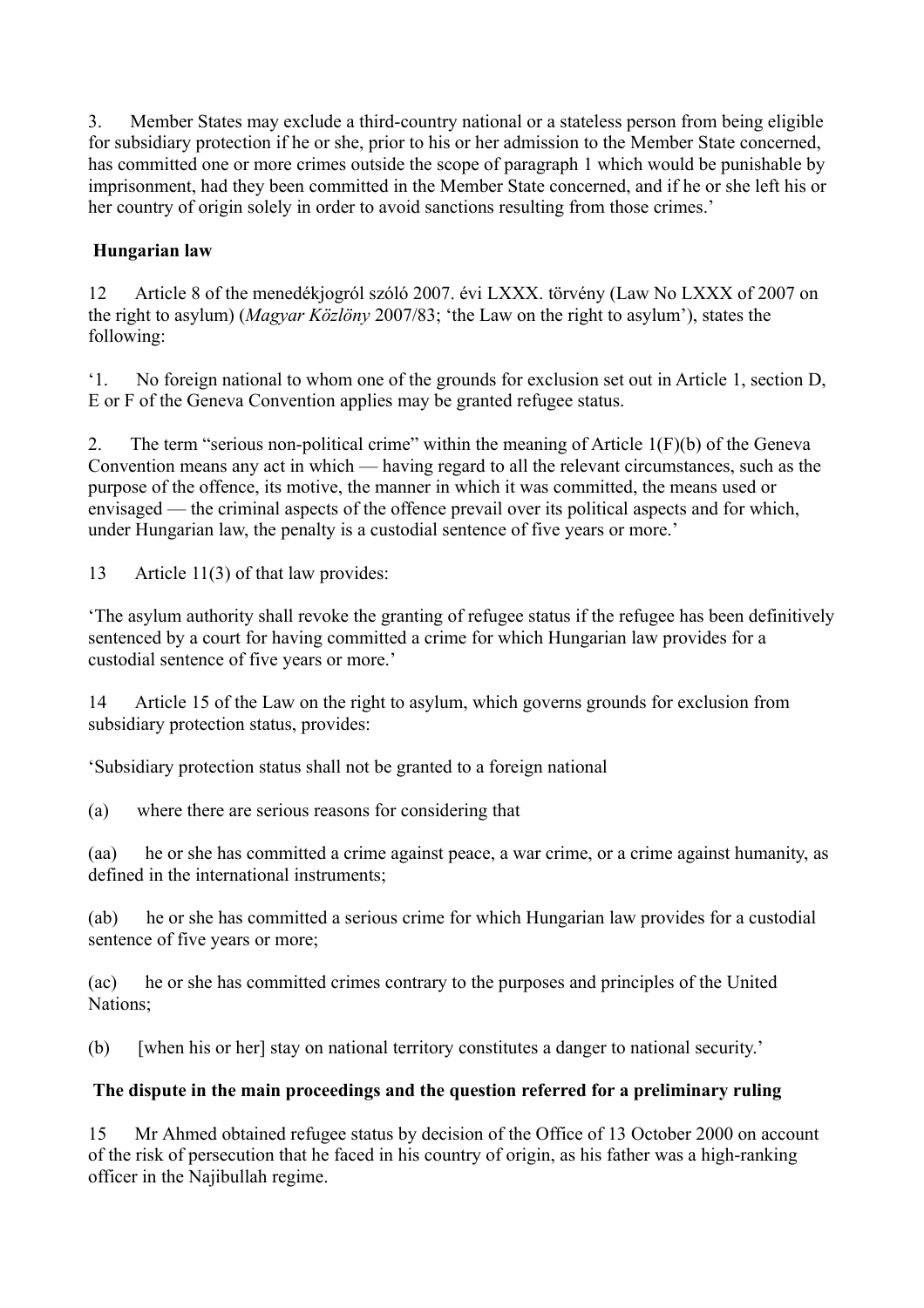16 Criminal proceedings were subsequently brought in Hungary against Mr Ahmed, in the course of which he requested that the consulate of the Islamic Republic of Afghanistan be fully informed of the outcome.

17 Taking the view that it could be inferred from the request for protection which Mr Ahmed had voluntarily sent to his country of origin that the risk of persecution had ceased to exist, the Office initiated of its own motion a procedure to review his refugee status in 2014.

18 By a final judgment of 21 May 2014, the Fővárosi Ítélőtábla (Budapest Regional Court of Appeal, Hungary) imposed on Mr Ahmed a custodial sentence of two years and loss of civic rights for four years, for attempted murder. By a judgment of 14 July 2014, the Budapest Környéki Törvényszék (Budapest Regional Court, Hungary) imposed on him a custodial sentence of four years and loss of civic rights for three years, for attempted blackmail.

19 By decision of 4 November 2014, the Office withdrew Mr Ahmed's refugee status pursuant to Article 11(3) of the Law on the right to asylum.

20 On 30 June 2015, Mr Ahmed filed a new application for refugee status and subsidiary protection status, which was rejected by the Office by decision of 9 December 2015.

21 Mr Ahmed brought an action against that decision before the Fővárosi Közigazgatási és Munkaügyi Bíróság (Budapest Administrative and Labour Court, Hungary). That court upheld the action and ordered the Office to initiate a new administrative procedure.

22 In the course of that new procedure, the Office, while noting the existence of an obstacle to *refoulement*, dismissed Mr Ahmed's application both for refugee status and for subsidiary protection status by decision of 10 October 2016. The Office took the view that subsidiary protection could not be granted to Mr Ahmed due to the existence of a ground for exclusion within the meaning of the Law on the right to asylum, in that Mr Ahmed had committed a crime for which Hungarian law provides a custodial sentence of five years or more. In that regard, the Office took account of the sentences imposed on Mr Ahmed, as set out in the judgments referred to in paragraph 18 of the present judgment.

23 Mr Ahmed brought an action against that decision before the referring court, which is the Fővárosi Közigazgatási és Munkaügyi Bíróság (Budapest Administrative and Labour Court), in so far as, by that decision, the Office dismissed his application for the granting of subsidiary protection status.

24 According to Mr Ahmed, by using as a ground for exclusion from subsidiary protection status the fact that a person has committed a crime punishable, under Hungarian law, by five years' imprisonment, the national legislation removes all discretion from the administrative bodies responsible for applying that law and the courts responsible for reviewing the legality of the decisions made by those bodies. The expression 'he or she has committed a serious crime' in Article 17(1)(b) of Directive 2011/95, which relates to grounds for exclusion from subsidiary protection status, implies, he submits, an obligation to assess all the circumstances of the individual case concerned.

25 The referring court notes that, according to the Hungarian legislation, the same criterion, namely, the fact that a person has been sentenced for having 'committed a crime for which Hungarian law provides for a custodial sentence of five years or more', serves as the basis both for revocation of refugee status, as provided for in Article 11(3) of the Law on the right to asylum, and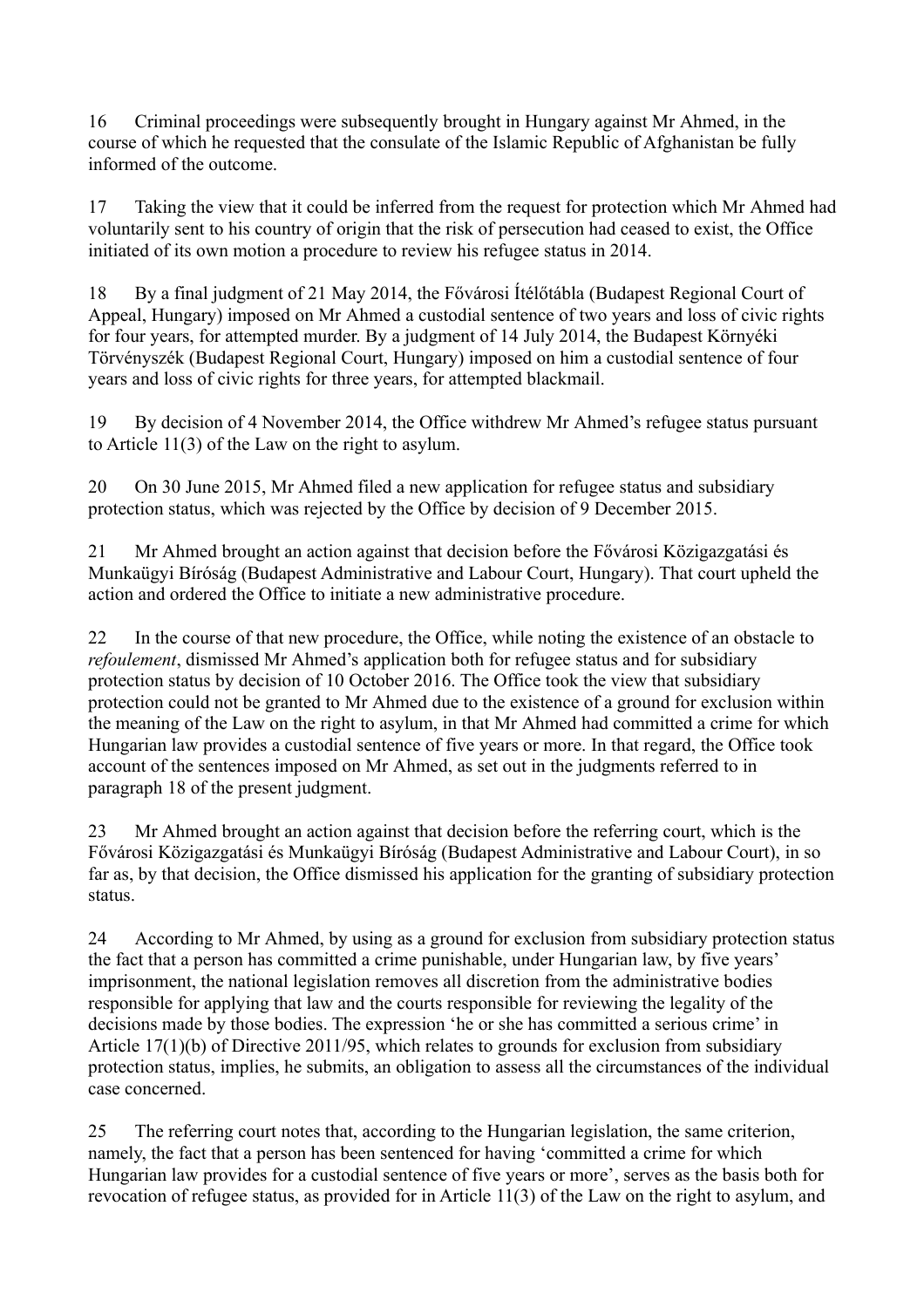for exclusion from subsidiary protection status, as follows from Article 15(a)(ab) of that law. By contrast, Directive 2011/95 lays down different criteria for revocation of refugee status and for exclusion from subsidiary protection status.

26 In that regard, the referring court states, concerning the revocation of refugee status, that Article 14(4)(b) of Directive 2011/95 uses as a criterion the conviction of the person concerned for a 'particularly serious' crime, implying that the convicted person clearly represents a danger to the community of the Member State in question, whereas, according to Article 17(1)(b) of that directive, exclusion from eligibility for subsidiary protection is based on the commission of a 'serious crime', suggesting that the offending conduct is less serious than that referred to in Article 14(4)(b) of the directive.

27 In the referring court's view, the criterion used by Hungarian law, consisting of taking into consideration the duration of the penalty provided, does not make it possible to assess the seriousness of the crime actually committed.

28 Defining the concept of 'serious crime' on the basis of the sole criterion of the penalty provided would lead to any offence which may be punished, under Hungarian law, by a custodial sentence of five years or more, including offences for which the maximum possible penalty is a custodial sentence of five years, automatically being treated as serious. Moreover, a ground for exclusion based on the penalty provided could not take account of the fact that execution of the penalty might be suspended.

29 According to the referring court, the terms used in Article 14(4) and Article 17(1) of Directive 2011/95 imply a thorough assessment of all the circumstances of the individual case concerned and, for that case, the decision of the criminal court.

30 The referring court therefore considers it necessary to clarify the interpretation of Article 17(1)(b) of Directive 2011/95, which concerns exclusion from subsidiary protection status, in the light of, inter alia, the Court of Justice's interpretation of Article 12(2)(b) and (c) of Directive 2004/83, now Article 12(2)(b) and (c) of Directive 2011/95, relating to exclusion from refugee status, in the judgment of 9 November 2010, *B and D* (C-57/09 and C-101/09, EU:C:2010:661, paragraph 87), according to which the competent authority of the Member State concerned cannot apply that provision until it has undertaken, for each individual case, an assessment of the specific facts within its knowledge, with a view to determining whether there are serious reasons for considering that the acts committed by the person in question, who otherwise satisfies the conditions for refugee status, are covered by one of the two grounds for exclusion laid down by that provision.

31 In those circumstances, the Fővárosi Közigazgatási és Munkaügyi Bíróság (Budapest Administrative and Labour Court) decided to stay the proceedings and to refer the following question to the Court of Justice for a preliminary ruling:

'Does it follow from the expression "he or she has committed a serious crime" used in Article 17(1) (b) of [Directive 2011/95] that the penalty provided for a specific crime under the law of the particular Member State may constitute the sole criterion to determine whether the person claiming subsidiary protection may be excluded from it?'

## **Consideration of the question referred**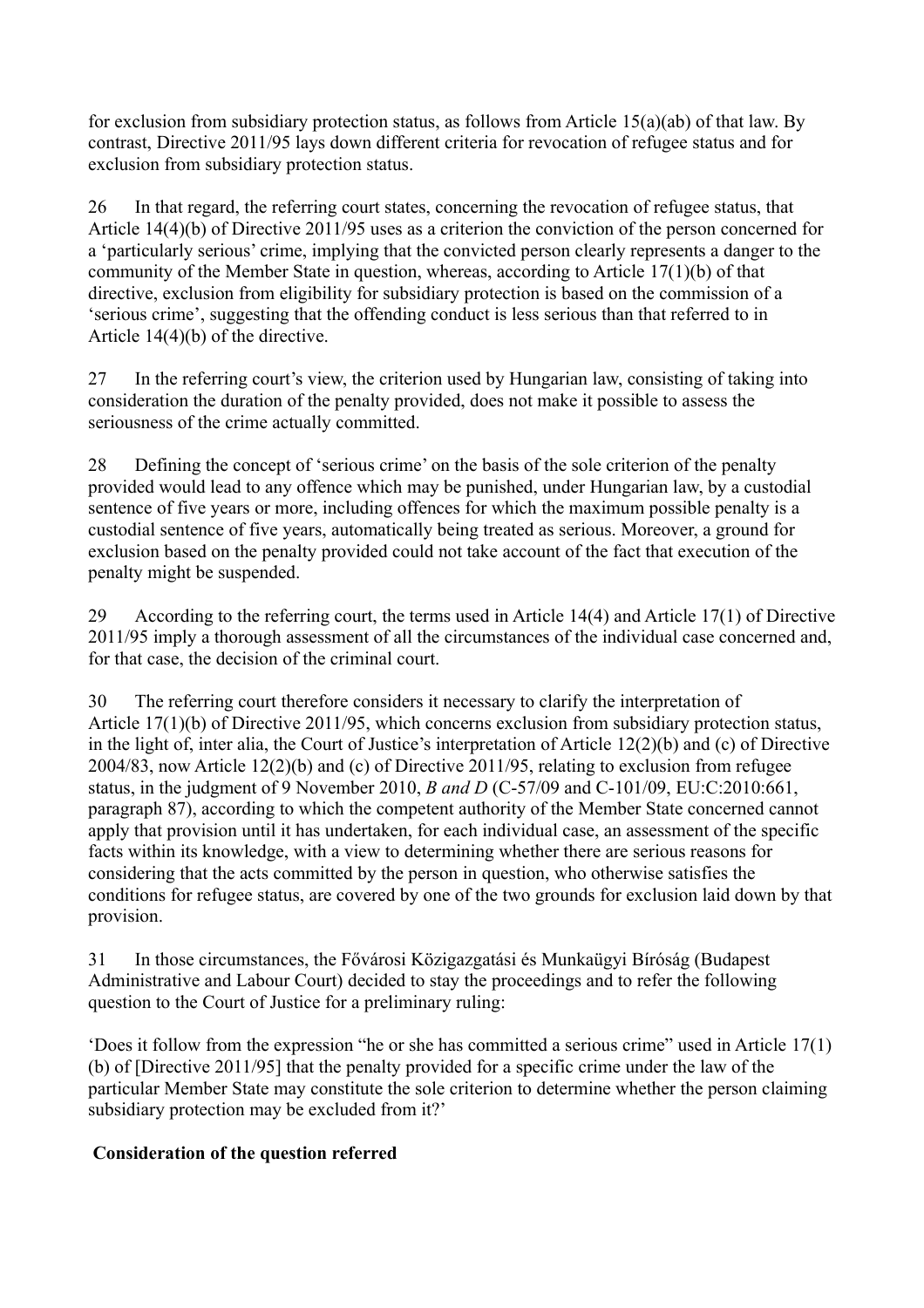32 By its question, the referring court asks, in essence, whether Article 17(1)(b) of Directive 2011/95 must be interpreted as precluding legislation of a Member State pursuant to which the applicant for subsidiary protection is deemed to have 'committed a serious crime' within the meaning of that provision, which may exclude him from that protection, on the basis of the sole criterion of the penalty provided for a specific crime under the law of that Member State.

33 In that regard, it should be noted that the concept of 'serious crime' in Article 17(1)(b) of Directive 2011/95 is not defined in that directive, nor does that directive contain any express reference to national law for the purpose of determining the meaning and scope of that concept.

34 The same is true with regard to the concept of 'particularly serious crime' referred to in Article 14(4)(b) of Directive 2011/95, relating to the revocation of refugee status, and the concept of 'serious non-political crime', referred to in Article 12(2)(b) of that directive, relating to exclusion from refugee status.

35 According to the Czech and Hungarian Governments, as the EU legislature has not defined the concept of 'serious crime' in the context of applications for international protection, it is for the legislature of the Member States to define that concept. Against this, Mr Ahmed, the French and Netherlands Governments and the European Commission submit that that concept must, in the context of applications for international protection, be interpreted by taking into account the objectives and general principles of EU law applicable to refugees and that Article 17(1)(b) of Directive 2011/95 must, accordingly, be interpreted in the light of the Geneva Convention, in particular Article 1(F)(b) thereof, and of Article 12(2)(b) of that directive, which reproduces, in essence, the content of that provision.

36 In this regard, it must be recalled at the outset that, in accordance with the need for a uniform application of EU law and the principle of equality, the wording of a provision of EU law which makes no express reference to the law of the Member States for the purpose of determining its meaning and scope must normally be given an autonomous and uniform interpretation throughout the European Union, and that interpretation must take into account, inter alia, the context of that provision and the objective pursued by the rules of which it is part (see, to that effect, judgments of 28 July 2016, *JZ*, C-294/16 PPU, EU:C:2016:610, paragraphs 35 to 37; of 26 July 2017, *Ouhrami*, C-225/16, EU:C:2017:590, paragraph 38; and of 12 April 2018, *A and S*, C-550/16, EU:C:2018:248, paragraph 41).

37 It is apparent from recital 12 of Directive 2011/95 that one of its main objectives is to ensure that all Member States apply common criteria for the identification of persons genuinely in need of international protection. It also follows from Article 78(1) TFEU that the common policy which the European Union is to develop on asylum, subsidiary protection and temporary protection with a view to offering appropriate status to any third-country national requiring international protection and ensuring compliance with the principle of *non-refoulement* must be in accordance with the Geneva Convention.

38 In that context, it should be noted that, like Directive 2004/83, Directive 2011/95, in connection with the concept of 'international protection', refers to two separate systems of protection, namely the system governing refugee status and the system relating to subsidiary protection status (see, as regards Directive 2004/83, judgment of 8 May 2014, *N.*, C-604/12, EU:C:2014:302, paragraph 26).

39 As is apparent from recitals 6 and 33 of Directive 2011/95, subsidiary protection is intended to be complementary and additional to the protection of refugees enshrined in the Geneva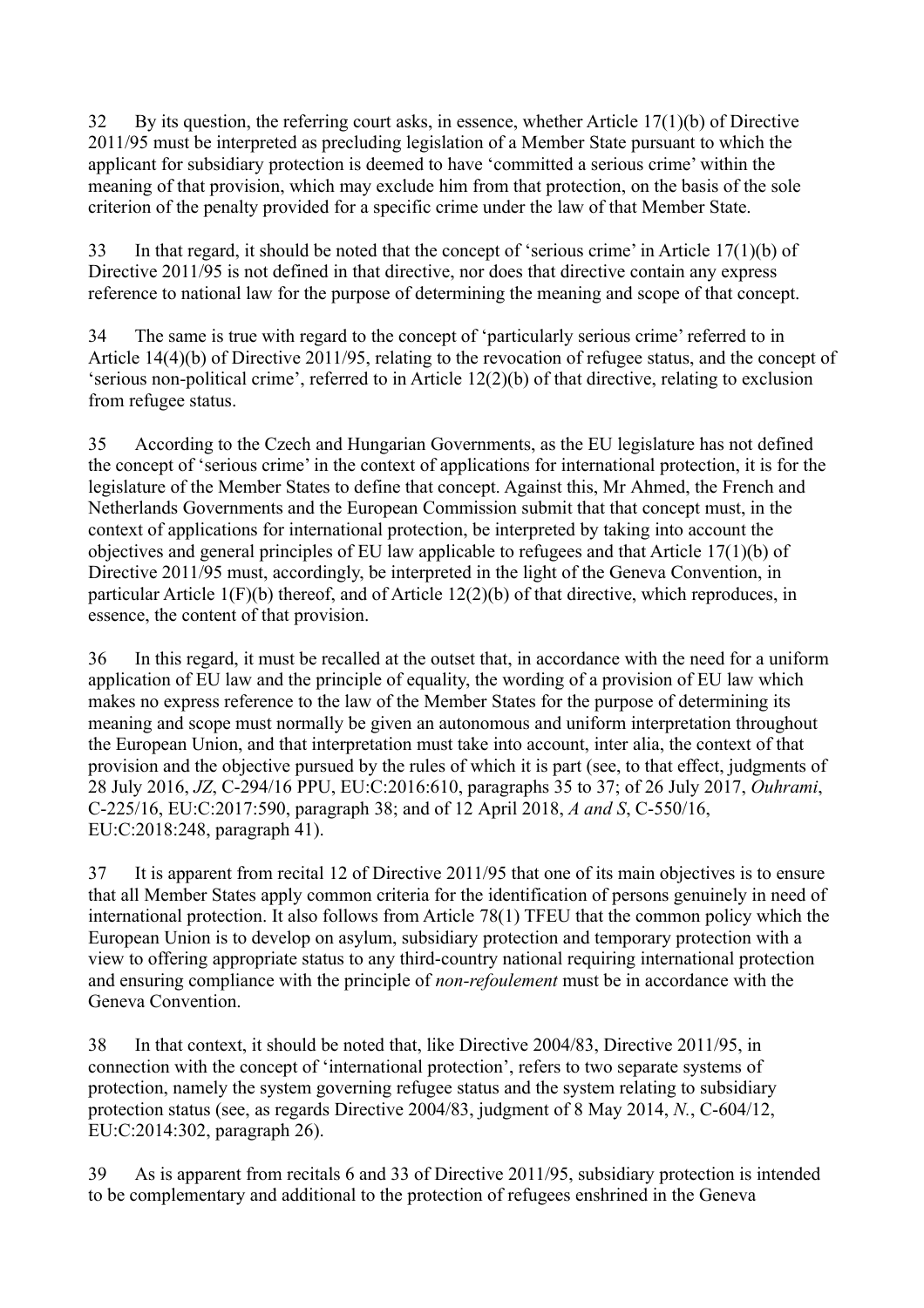Convention (judgment of 1 March 2016, *Alo and Osso*, C-443/14 and C-444/14, EU:C:2016:127, paragraph 31).

40 It is apparent from recitals 4, 23 and 24 of Directive 2011/95 that the Geneva Convention constitutes the cornerstone of the international legal regime for the protection of refugees and that the provisions of that directive for determining who qualifies for refugee status and the content thereof were adopted to guide the competent authorities of the Member States in the application of that convention on the basis of common concepts and criteria (judgment of 1 March 2016, *Alo and Osso*, C-443/14 and C-444/14, EU:C:2016:127, paragraph 28 and the case-law cited).

41 The Court of Justice had held on numerous occasions that the provisions of that directive, like those of Directive 2004/83, must, consequently, be interpreted in the light of its general scheme and purpose, and in a manner consistent with the Geneva Convention and the other relevant treaties referred to in Article 78(1) TFEU (judgments of 9 November 2010, *B and D*, C-57/09 and C-101/09, EU:C:2010:661, paragraph 78; of 1 March 2016, *Alo and Osso*, C-443/14 and C-444/14, EU:C:2016:127, paragraph 29; and of 31 January 2017, *Lounani*, C-573/14, EU:C:2017:71, paragraph 42).

42 While those considerations are, in so far as they pertain to the Geneva Convention, relevant solely in relation to the conditions for determining who qualifies for refugee status and the content of that status, since the system laid down by the convention applies only to refugees and not to beneficiaries of subsidiary protection status, it is, however, apparent from recitals 8, 9 and 39 of Directive 2011/95 that the EU legislature intended to establish a uniform status for all beneficiaries of international protection (see, to that effect, judgment of 1 March 2016, *Alo and Osso*, C-443/14 and C-444/14, EU:C:2016:127, paragraphs 31 and 32).

43 As regards the grounds for exclusion from subsidiary protection status, it must be noted that the EU legislature drew inspiration from the rules applicable to refugees in order to extend them, so far as possible, to beneficiaries of subsidiary protection status.

44 The content and structure of Article 17(1)(a) to (c) of Directive 2011/95, concerning exclusion from eligibility for subsidiary protection, bear similarities to Article 12(2)(a) to (c) of that directive, relating to exclusion from refugee status, which itself reproduces, in essence, the content of Article 1(F)(a) to (c) of the Geneva Convention.

45 It is clear, furthermore, from the preparatory documents relating to Directive 2011/95, in the same way as those relating to Directive 2004/83 (see sections 4.5 and 7 of the explanatory memorandum concerning the proposal for a directive presented by the Commission on 30 October 2001 (COM(2001) 510 final) (OJ 2002 C 51 E, p. 325) and the proposal for a directive presented by the Commission on 21 October 2009 (COM(2009) 551 final)), that Article 17(1)(a) to  $\overline{c}$ ) of Directive 2011/95 follows from the EU legislature's intention to introduce grounds for exclusion from subsidiary protection similar to those applicable to refugees.

46 Nevertheless, while those grounds for exclusion are structured around the concept of 'serious crime', the scope of the ground for exclusion laid down by Article 17(1)(b) of Directive 2011/95 is broader than that of the ground for exclusion from refugee status laid down by Article 1(F)(b) of the Geneva Convention and Article 12(2)(b) of Directive 2011/95.

47 While the ground for exclusion from refugee status laid down by that provision refers to a serious non-political crime committed outside the country of refuge prior to admission of the person concerned as a refugee, the ground for exclusion from subsidiary protection laid down by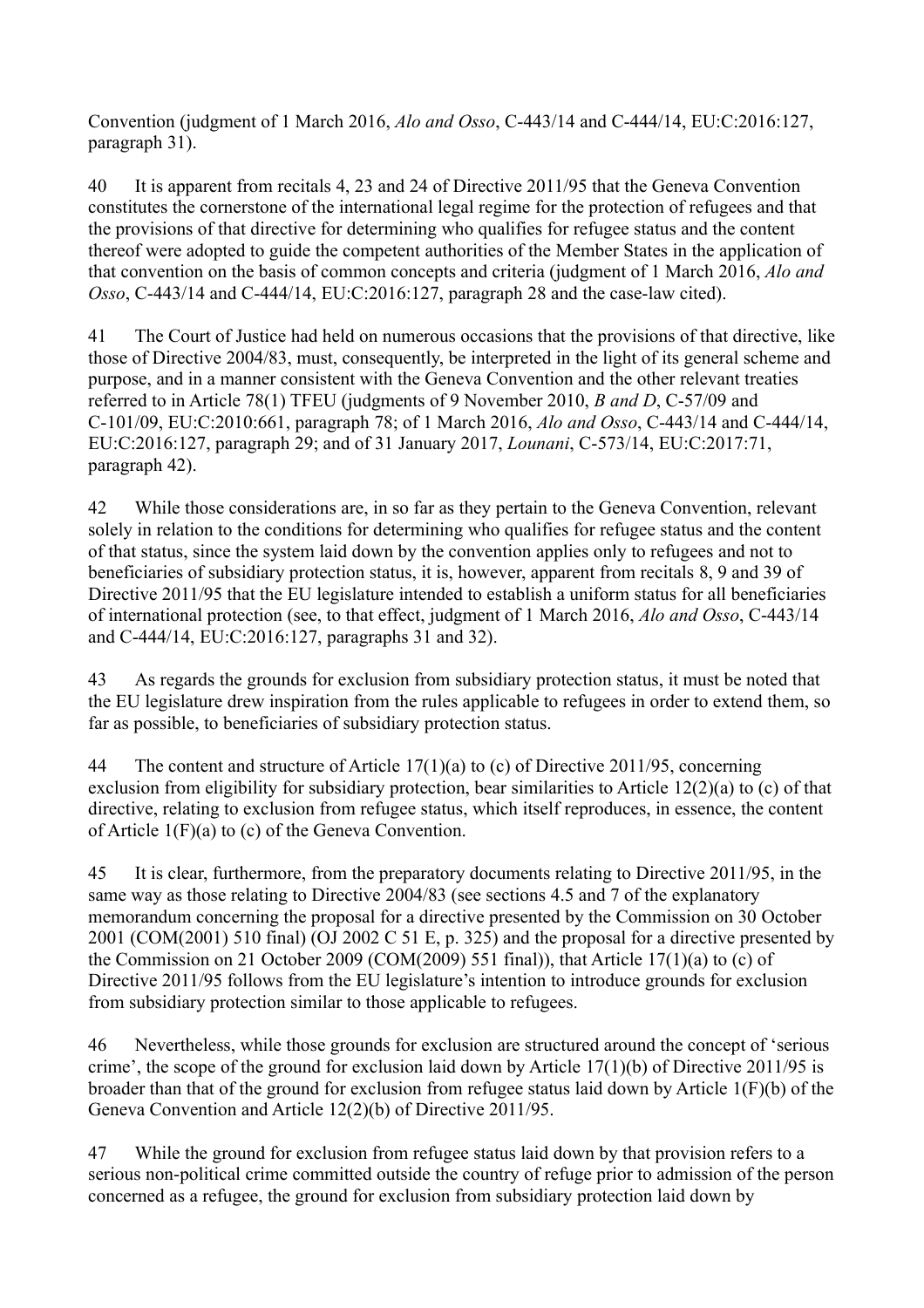Article 17(1)(b) of Directive 2011/95 refers more generally to a serious crime and is therefore limited neither territorially nor temporally, or as to the nature of the crimes at issue.

48 It should be recalled that, in the judgment of 9 November 2010, *B and D* (C-57/09 and C-101/09, EU:C:2010:661, paragraph 87), the Court held that it is clear from the wording of Article 12(2)(b) and (c) of Directive 2004/83, now Article 12(2)(b) and (c) of Directive 2011/95, that the competent authority of the Member State concerned cannot apply that provision until it has undertaken, for each individual case, an assessment of the specific facts within its knowledge, with a view to determining whether there are serious reasons for considering that the acts committed by the person in question, who otherwise satisfies the conditions for refugee status, are covered by one of the two grounds for exclusion laid down by that provision.

49 It follows that any decision to exclude a person from refugee status must be preceded by a full investigation into all the circumstances of his individual case and cannot be taken automatically (see, to that effect, judgment of 9 November 2010, *B and D*, C-57/09 and C-101/09, EU:C:2010:661, paragraphs 91 and 93).

50 Such a requirement must be transposed to decisions to exclude a person from subsidiary protection.

51 Like the grounds for exclusion from refugee status, the purpose underlying the grounds for exclusion from subsidiary protection is to exclude from subsidiary protection status persons who are deemed to be undeserving of the protection which that status entails and to maintain the credibility of the Common European Asylum System, which includes both the approximation of rules on the recognition of refugees and the content of refugee status and measures on subsidiary forms of protection, offering an appropriate status to any person in need of such protection (see, to that effect, as regards Directive 2004/83 and refugee status, judgment of 9 November 2010, *B and D*, C-57/09 and C-101/09, EU:C:2010:661, paragraphs 104 and 115).

52 It must be noted that Article 17(1)(b) of Directive 2011/95 permits a person's exclusion from subsidiary protection status only where there are 'serious reasons' for taking the view that he has committed a serious crime. That provision sets out a ground for exclusion which constitutes an exception to the general rule stipulated by Article 18 of Directive 2011/95 and therefore calls for strict interpretation.

53 According to the referring court, the Law on the right to asylum leads, however, to any offence which may be punished, under Hungarian law, by a custodial sentence of five years or more automatically being classified as a serious crime.

54 The Commission correctly observes that that classification can cover a wide range of conduct of varying degrees of seriousness. In the Commission's view, it is necessary for the authority or the competent national court ruling on the application for subsidiary protection to be able to examine, on the basis of criteria other than that of the penalty provided, whether the offence committed by the applicant, who otherwise satisfies the conditions for subsidiary protection status, is of such seriousness that it must lead to the rejection of his application for international protection.

55 In that regard, it is important to note that, while the criterion of the penalty provided for under the criminal legislation of the Member State concerned is of particular importance when assessing the seriousness of the crime justifying exclusion from subsidiary protection pursuant to Article 17(1)(b) of Directive 2011/95, the competent authority of the Member State concerned may apply the ground for exclusion laid down by that provision only after undertaking, for each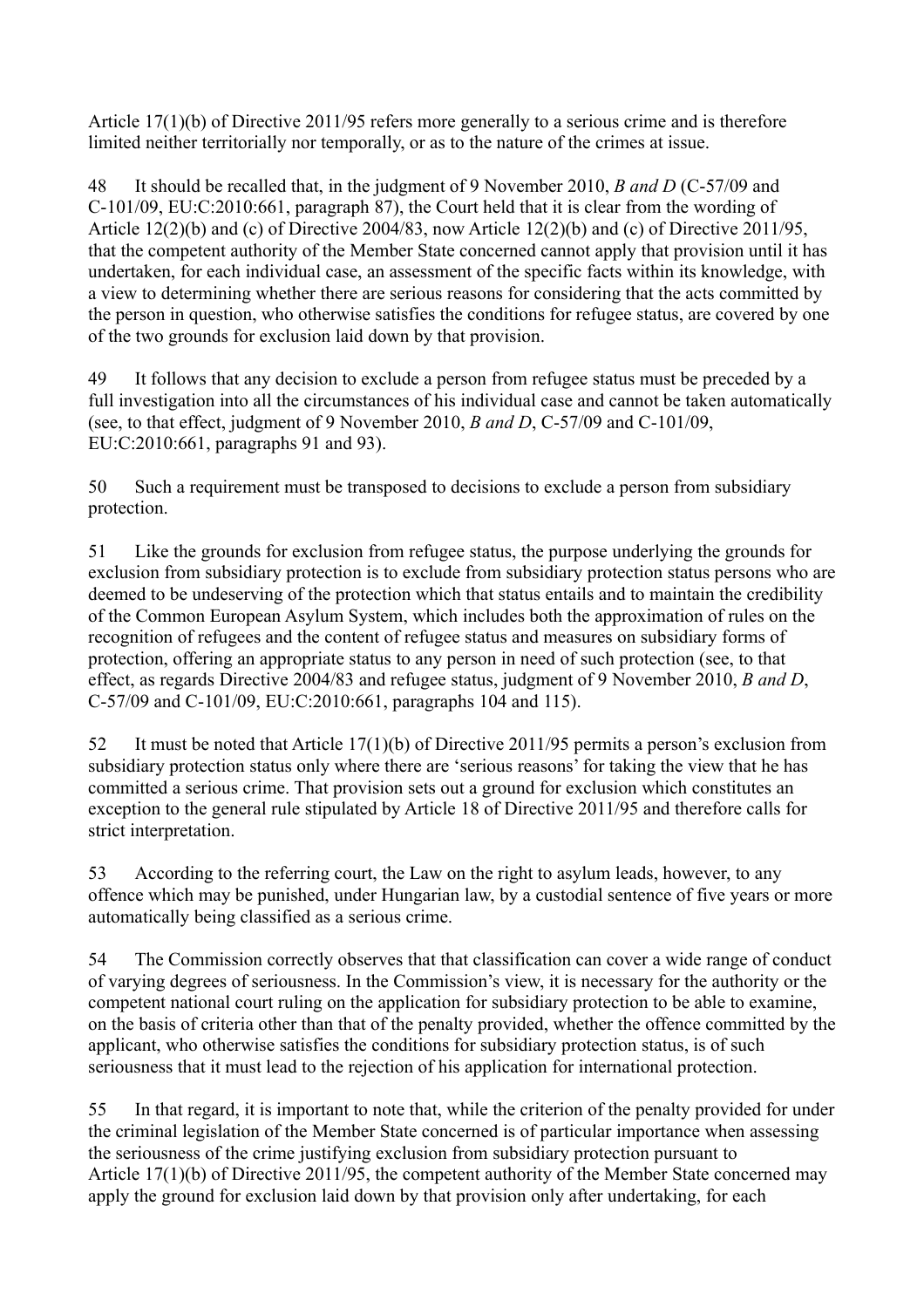individual case, an assessment of the specific facts brought to its attention with a view to determining whether there are serious grounds for taking the view that the acts committed by the person in question, who otherwise satisfies the qualifying conditions for the status applied for, come within the scope of that particular ground for exclusion (see, by analogy, judgments of 9 November 2010, *B and D*, C-57/09 and C-101/09, EU:C:2010:661, paragraph 87, and of 31 January 2017, *Lounani*, C-573/14, EU:C:2017:71, paragraph 72).

56 That interpretation is supported by the report of the European Asylum Support Office (EASO) for the month of January 2016, entitled 'Exclusion: Articles 12 and 17 of the Qualification Directive (2011/95/EU)', which recommends, in paragraph 3.2.2 on Article 17(1)(b) of Directive 2011/95, that the seriousness of the crime that could result in a person being excluded from subsidiary protection be assessed in the light of a number of criteria such as, inter alia, the nature of the act at issue, the consequences of that act, the form of procedure used to prosecute the crime, the nature of the penalty provided and the taking into account of whether most jurisdictions also classify the act at issue as a serious crime. The EASO refers, in that regard, to a number of decisions taken by the highest courts of the Member States.

57 Similar recommendations are, furthermore, set out in the Handbook on Procedures and Criteria for determining Refugee Status under the 1951 Convention and the 1967 Protocol relating to the Status of Refugees (United Nations High Commissioner for Refugees (UNHCR), 1992, paragraphs 155 to 157).

58 In the light of the foregoing considerations, the answer to the question referred is that Article 17(1)(b) of Directive 2011/95 must be interpreted as precluding legislation of a Member State pursuant to which the applicant for subsidiary protection is deemed to have 'committed a serious crime' within the meaning of that provision, which may exclude him from that protection, on the basis of the sole criterion of the penalty provided for a specific crime under the law of that Member State. It is for the authority or competent national court ruling on the application for subsidiary protection to assess the seriousness of the crime at issue, by carrying out a full investigation into all the circumstances of the individual case concerned.

## **Costs**

59 Since these proceedings are, for the parties to the main proceedings, a step in the action pending before the national court, the decision on costs is a matter for that court. Costs incurred in submitting observations to the Court, other than the costs of those parties, are not recoverable.

On those grounds, the Court (Second Chamber) hereby rules:

**Article 17(1)(b) of Directive 2011/95/EU of the European Parliament and of the Council of 13 December 2011 on standards for the qualification of third-country nationals or stateless persons as beneficiaries of international protection, for a uniform status for refugees or for persons eligible for subsidiary protection, and for the content of the protection granted, must be interpreted as precluding legislation of a Member State pursuant to which the applicant for subsidiary protection is deemed to have 'committed a serious crime' within the meaning of that provision, which may exclude him from that protection, on the basis of the sole criterion of the penalty provided for a specific crime under the law of that Member State. It is for the authority or competent national court ruling on the application for subsidiary protection to assess the seriousness of the crime at issue, by carrying out a full investigation into all the circumstances of the individual case concerned.**